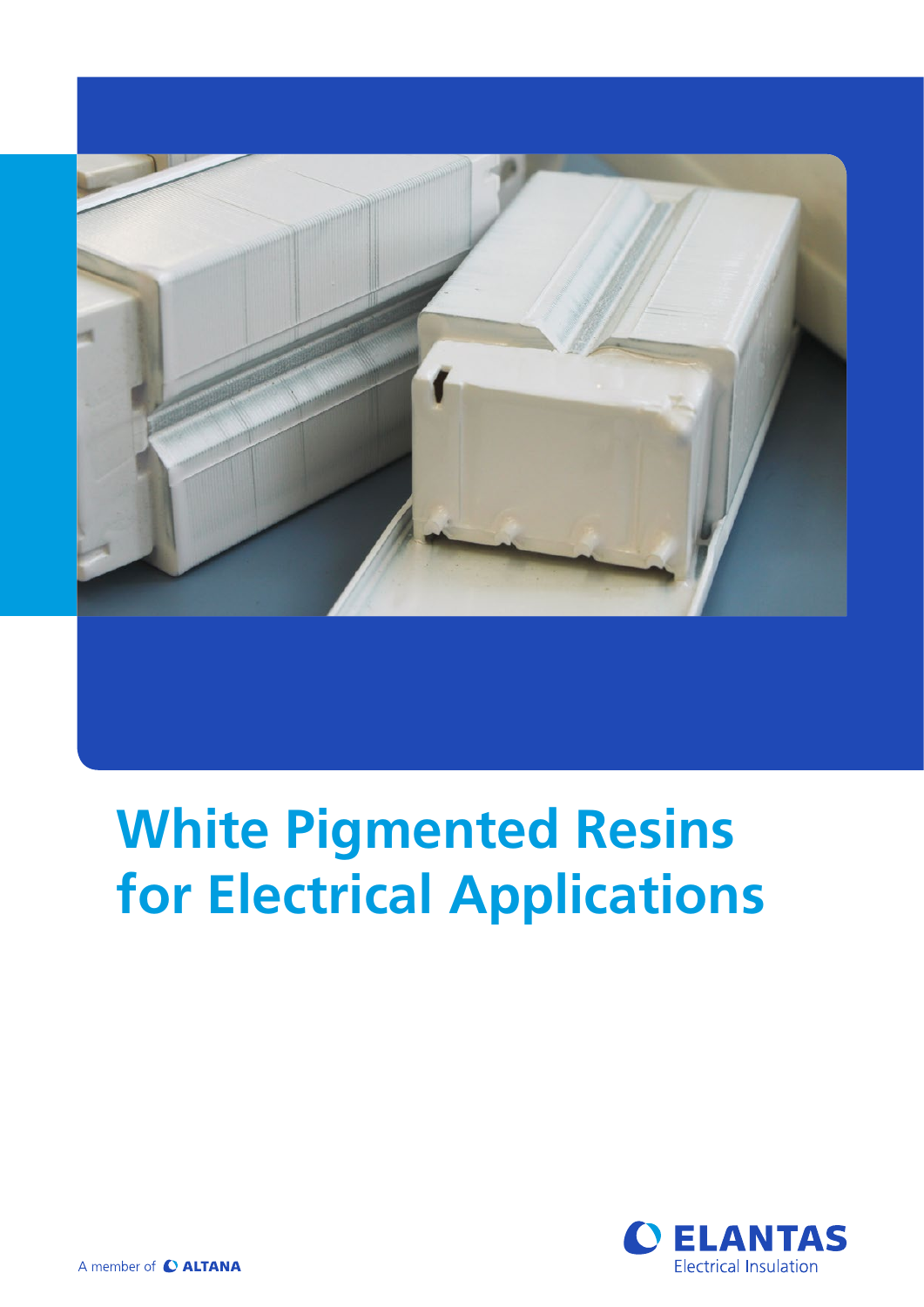White pigmented impregnation resins from ELANTAS Europe have specifically been developed for the impregnation of ballasts for fluorescent lamps and special small to medium-sized transformers. Due to their very good penetration properties our white pigmented resins also fill the finest gaps of copper coils and thanks to the excellent strengthening of the winding any associated humming noise is being prevented. We guarantee the quality and high reliability of an impregnation with a white pigmented resin from ELANTAS Europe.

### **Special properties**

Innovation and environmental protection are values we are committed to. With our products we offer completely VOC-free white pigmented resins. Therefore we – as well as you as a user – are contributing considerably to reduce organic emissions.

The available product range of our white pigmented resins is the result of a continuous development process and steady improvement. So, today several one and two component systems which are corresponding with your individual application conditions are at your disposal. Due to the high reactivity of our white pigmented resins you can realize short cycle times at curing temperatures from 130 °C and all this with a very good storage stability. Best covering power and optimal edge covering are also well understood as is the good printability of the cured material.

### **Saving costs**

Our white pigmented resins are optimized in order to receive minimal drain and exhaust steam losses. Therefore you are not only reducing the cleaning efforts concerning your ovens but also attaining direct cost advantages.

You can meet the requirements of the VOC guideline with our VOC-free white pigmented resins and forget about a costly retrofit or expensive use of an afterburning system. By abandoning monomers with their low flash points precautions against offensive smell and/or fire prevention can be dropped.

Let us also convince you with our deep knowledge and long-term experience.

| <b>Product</b>               | <b>Viscosity</b>                              | <b>Temperature</b><br><b>Index</b> | <b>Typical Cure</b><br><b>Schedule</b> | <b>Description</b>                                                                                                                                                                       |
|------------------------------|-----------------------------------------------|------------------------------------|----------------------------------------|------------------------------------------------------------------------------------------------------------------------------------------------------------------------------------------|
| Dobeckan® F 2504 E           | $55 - 65s$<br>ISO Cup 6 mm<br>$23^{\circ}$ C  | 180                                | 140 °C / 1 h                           | Two component, unsaturated<br>polyester resin, contains styrene,<br>brilliant white, high covering<br>power, designed for ballasts and<br>transformers. For VI application.              |
| Dobeckan® F 2506 E           | $50 - 70s$<br>ISO Cup 6 mm<br>$23^{\circ}$ C  | 180                                | 140 °C / 1 h                           | Two component, unsaturated<br>polyester resin, contains styrene,<br>brilliant white, low secondary<br>drainage, designed for ballasts<br>and transformers. For VI<br>application.        |
| Dobeckan <sup>®</sup> F 2507 | $70 - 90 s$<br>ISO Cup 6 mm<br>$23^{\circ}$ C | 180                                | 140 °C / 1 h                           | One Component, unsaturated<br>polyester resins, contains styre-<br>ne, matt-shiny, very good hiding<br>power, designed for ballasts<br>with and without housings, for<br>VI application. |

This is only a selection of our product portfolio, more products are available on request.

Brilliant colour and protection from moisture as well as from environmental impacts guarantee the highest quality and reliability of your ballasts for many years. The broad range of the ELANTAS Europe white pigmented resins meets all your requirements.

# **White Pigmented Resins for Electrical Applications**